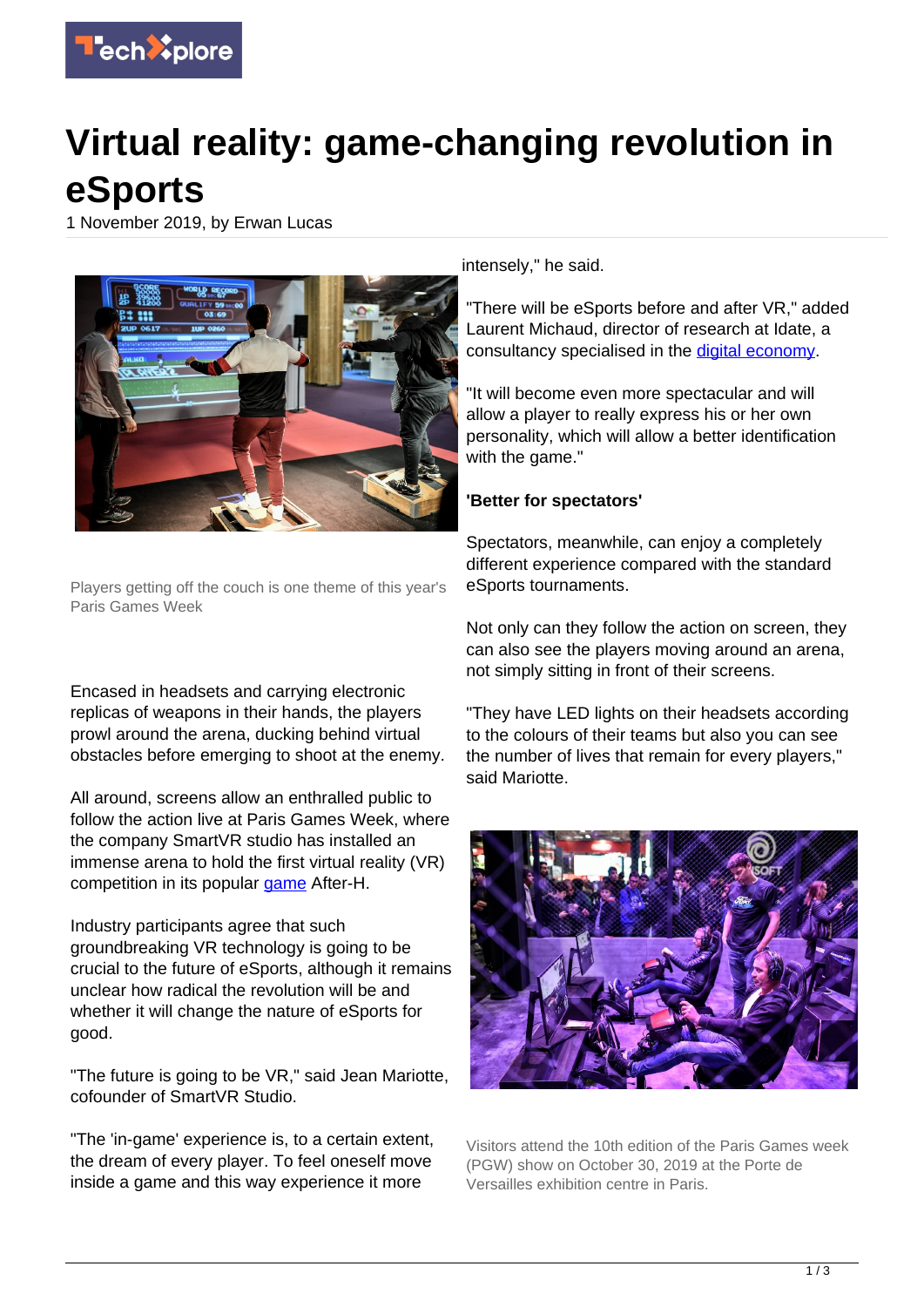

## © 2019 AFP

This is by no means the first technical great leap forward for eSports.

The arrival of high-speed internet paved the way for players to take part in hugely sophisticated games in stadiums that are broadcast live.

But VR could profoundly transform eSports, allowing players to interact between each other on two levels during the games—on- and off-screen.

"This will be the new way of playing, that's for sure, and in marketing terms it's a revolution," said Frederick Gau, head of Gozulting, a consultancy specialised in eSports.

But he also expressed scepticism over whether VR would take over eSports, saying the cost of the devices could prove prohibitive for many gamers, as could a lack of bandwidth, "even with 5G."

## **'Niche market'**

But VR could also put an end definitively to the debate about whether eSports can really be considered a sport, by getting players to be physically active.

"Virtual Reality can bring eSports closer to sport but it could also drive them further apart," said Gau.

"Playing at simulating (actions) does not involve the same sense of risk or fear of injury that there is in the same situations in reality."

How it evolves will also depend on whether developers choose to highlight the physical aspect of the games.

Gau said he expected the adoption of VR to be limited in scale, at least for now.

"We were already expecting a revolution with the mobile phone but in the end eSports players stayed on their consoles and PCs. When we have connected armour and gloves then yes but for now it (VR) will remain a niche market," he said.